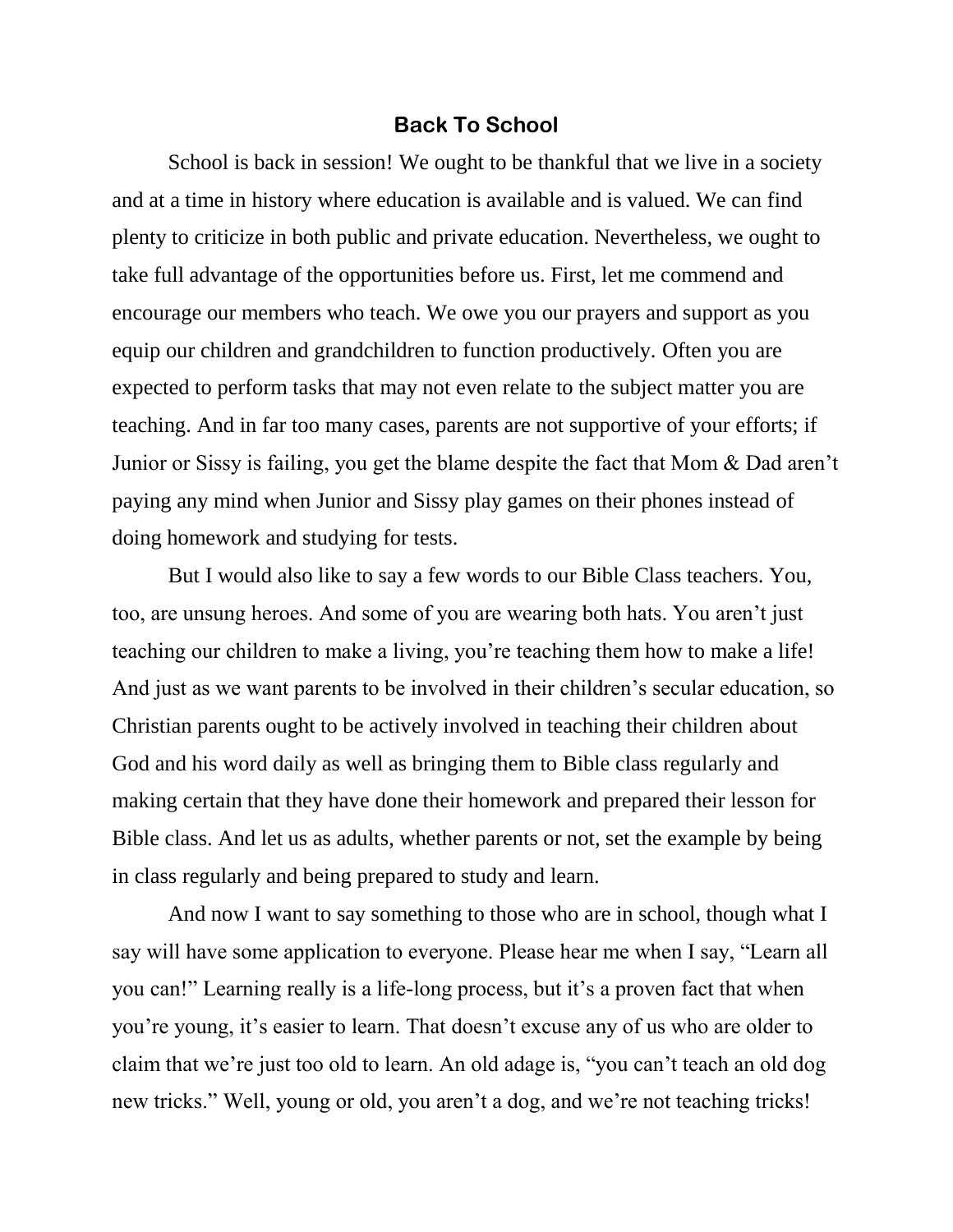But young people especially, learn all you can – even in subjects you may not find very appealing. Maybe I should say \*especially\* in subjects you may not find appealing. As a school child, I had little to no interest in history and geography. I paid little attention, did virtually no study, and made poor grades in those subjects. History was just what a bunch of dead guys had done, and had no intention of going to those places on the map, so why should I care about them? When I started studying the Bible seriously in my early 20's, I came to regret my ignorance. You can't understand the Bible like you should without knowing \*when\* certain events happened (history) and \*where\* they took place (geography). I was still young enough to learn, but I had put myself at a disadvantage; I also needed to earn a living and learn other Biblical truths that would help me live a good Christian life. I'm still weak in history and geography, and it's because I didn't get a good foundation when I was in school – and that's nobody's fault but mine.

Let me urge you to focus in particular on reading. Now you may be thinking, "I already know how to read!" Well, that's great, but still focus of reading! Read the Bible regularly, and read widely from other sources. Read for study, read for pleasure! It will increase your vocabulary and help you to understand what you read. You don't have to agree with everything you read. In fact, it's good for you to read things you don't agree with, because it exposes you to other points of view and makes you think about \*why\* something is true or false, good or bad.

Jesus asked on at least 5 occasions in the gospel of Matthew, "Have you not read . . ." Usually he was in a conflict with His critics (Pharisees, Sadducees), but clearly He expected them to have read \*and understood\* and made proper application of the Scriptures.

And that leads to one of the most important things you need to learn: how to think critically. By "critically," I don't mean that you find fault with everything. To think critically is to ask "why," and "am I sure about this?" A critical thinker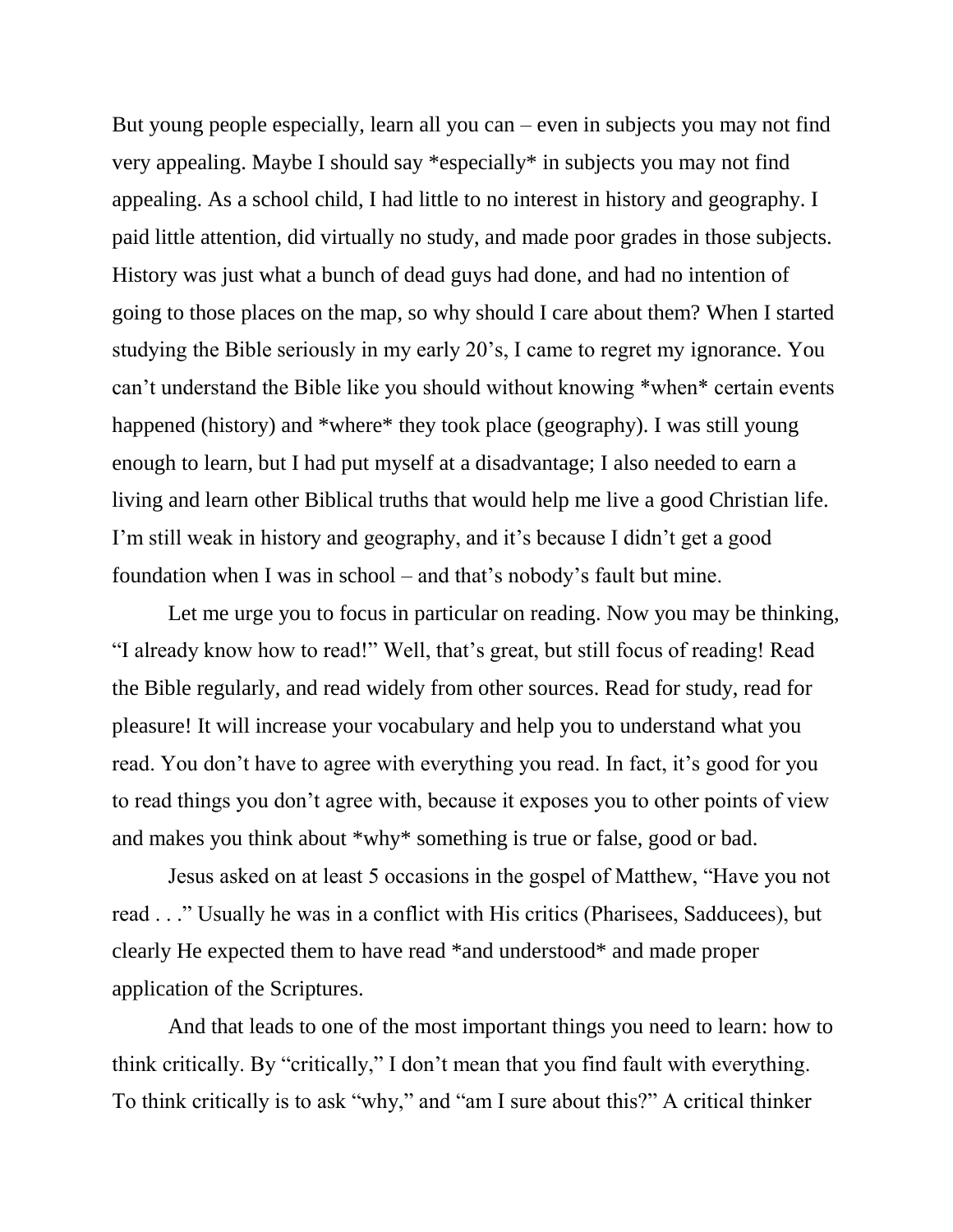examines the evidence, considers other points of view, and then reaches a conclusion. Too often today, school students are being fed politically correct propaganda – they are being programmed in \*what\* to think, rather than being taught \*how\* to think. Truth has nothing to fear from an honest examination. Learn to ask "why?" and to use logic. Develop skill in sound reasoning.

One good way to do this is to study math and seek to excel in it. Many students hate math, especially algebra and even deeper subjects like calculus. We might complain, "I'll never use this!" In the first place, that's probably wrong. You would be surprised how often you actually need to know math. But even if you never have any use for finding the square root of a number (without using a calculator), the fact is that math forces you to think logically. WHY is the area of a rectangle the length times the width? Because that's the formula in the math book? No, there's a logical reason. WHY is a negative number times a negative number a positive number? At first glance that doesn't make sense, but when you think logically about it, the conclusion is clear.

Jesus was very critical of people who didn't use logical reasoning. One of those times he was in a dispute with the Sadducees who said there was no life after death. This was one of the times Jesus asked, "Have you not read . . .?" Listen to his logic from Matthew 22:31. "Have you not read what was spoken to you by God, saying, 'I am the God of Abraham, the God of Isaac, and the God of Jacob'? God is not the God of the dead, but of the living." Now, look at His logic. The first point was that God said "I AM the God of Abraham, Isaac, & Jacob." You remember that God said this to Moses at the burning bush, long after Abraham, Isaac, and Jacob had died. God didn't say, "I WAS their God back when they were alive, but I AM." Then Jesus' second point was that God is not the God of the dead, but the living. The logical conclusion is that Abraham, Isaac, and Jacob were still living at the time of Moses, even though physically they were dead & buried.